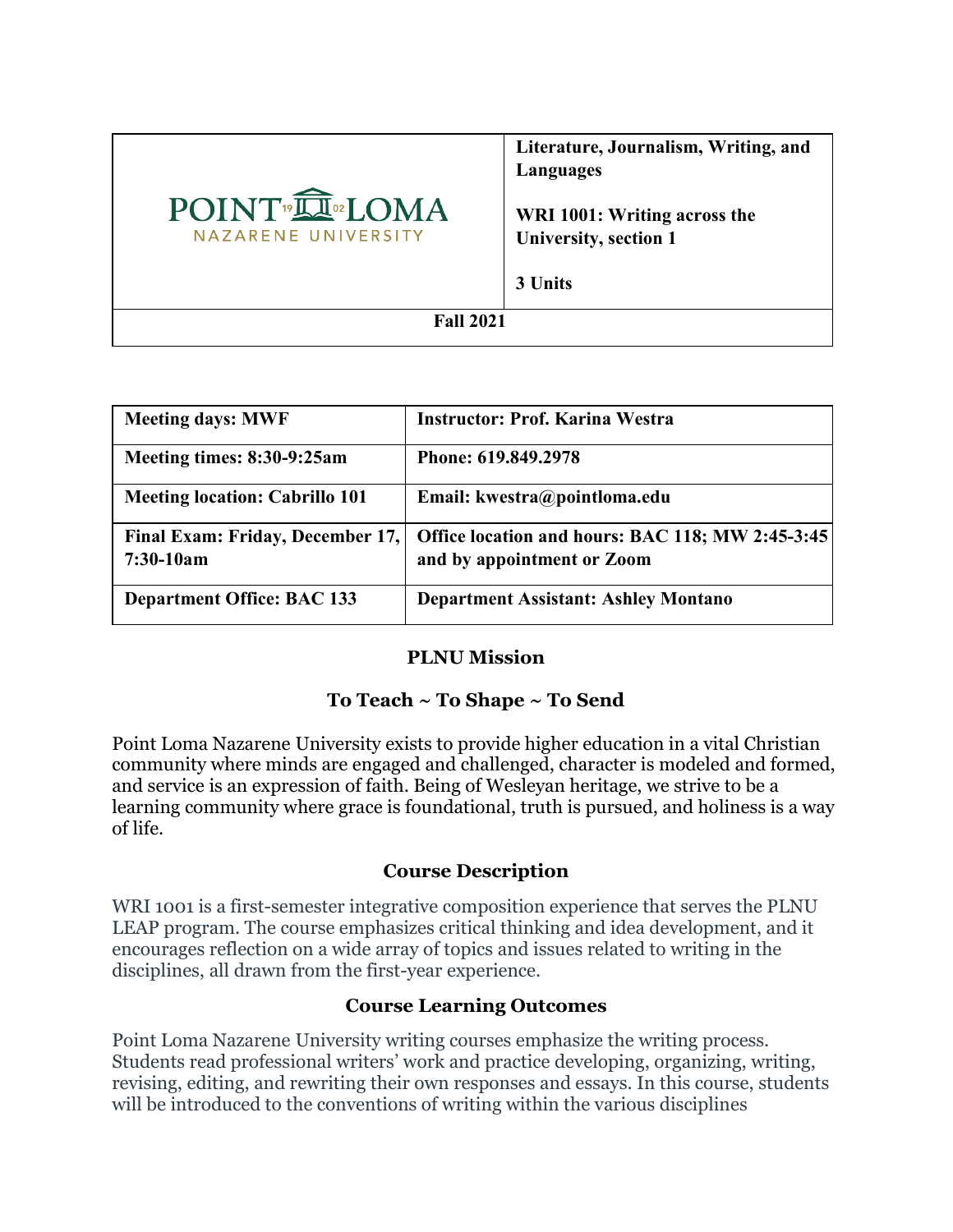representing the semester's curriculum, and students will gain experience with each discipline-specific mode of writing. By the end of the semester, students will:

- 1. Apply English language conventions in various genres of academic writing.
- 2. Demonstrate knowledge of the stages of the writing process in academic writing: planning, drafting, organizing, composing, revising, and editing.
- 3. Evaluate and utilize rhetorical modes of organization to create written compositions.
- 4. Establish coherence within each paragraph and throughout the body of the composition.
- 5. Analyze texts to determine point-of-view, differing perspectives, tone, purpose, audience, and theme.
- 6. Use writing as a tool for critical thinking and learning.

# **Credit Hour Information**

In the interest of providing sufficient time to accomplish the stated Course Learning Outcomes, this class meets the PLNU credit hour policy for a 3 unit class delivered over 15 weeks. It is anticipated that students will spend a minimum of 37.5 participation hours per credit hour on their coursework. The time estimations are provided in the Canvas modules.

# **State Authorization**

State authorization is a formal determination by a state that Point Loma Nazarene University is approved to conduct activities regulated by that state. In certain states outside California, Point Loma Nazarene University is not authorized to enroll online (distance education) students. If a student moves to another state after admission to the program and/or enrollment in an online course, continuation within the program and/or course will depend on whether Point Loma Nazarene University is authorized to offer distance education courses in that state. It is the student's responsibility to notify the institution of any change in his or her physical location. Refer to the map on [State](https://www.pointloma.edu/offices/office-institutional-effectiveness-research/disclosures)  [Authorization](https://www.pointloma.edu/offices/office-institutional-effectiveness-research/disclosures) to view which states allow online (distance education) outside of California.

#### **Assessment and Grading**

Distribution by approximate percentages:

- Journals and Current Events responses 10%
- Outlines, graphic organizers, and other assignments 35%
- Writing disciplines assignments 40%
- Midterm 5%
- Final exam 10%

|  |  | A 93-100   B+87-89   C+77-79   D+67-69   F 59 or less |
|--|--|-------------------------------------------------------|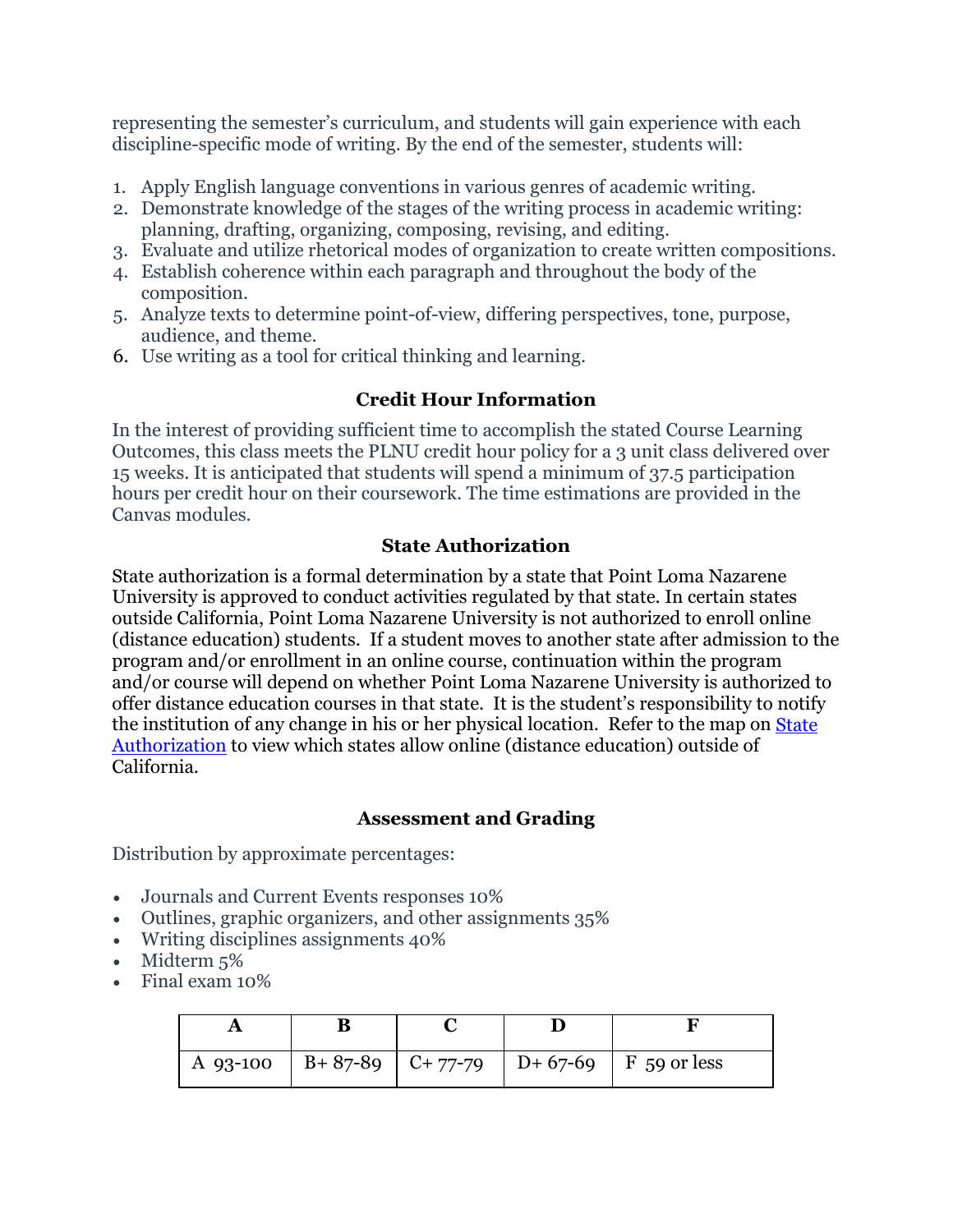| $\vert$ A-90-92 $\vert$ B 83-86 $\vert$ C 73-76 $\vert$ D 63-66 |                             |  |
|-----------------------------------------------------------------|-----------------------------|--|
|                                                                 | B-80-82   C-70-72   D-60-62 |  |

#### **Incompletes and Late Assignments**

All assignments are to be submitted/turned in by the beginning of the class session when they are due—including assignments posted in Canvas. Essays and the research paper will be accepted late, but students will lose 10% for each day it is late. In class work may be made up only when prearranged between student and professor. Incompletes will only be assigned in extremely unusual circumstances.

# **PLNU Copyright Policy**

Point Loma Nazarene University, as a non-profit educational institution, is entitled by law to use materials protected by the US Copyright Act for classroom education. Any use of those materials outside the class may violate the law.

# **PLNU Academic Honesty Policy**

Students should demonstrate academic honesty by doing original work and by giving appropriate credit to the ideas of others. Academic dishonesty is the act of presenting information, ideas, and/or concepts as one's own when in reality they are the results of another person's creativity and effort. A faculty member who believes a situation involving academic dishonesty has been detected may assign a failing grade for that assignment or examination, or, depending on the seriousness of the offense, for the course. Faculty should follow and students may appeal using the procedure in the university Catalog. See [Academic Policies](https://catalog.pointloma.edu/content.php?catoid=52&navoid=2919#Academic_Honesty) for definitions of kinds of academic dishonesty and for further policy information.

#### **FERPA**

In compliance with federal law, neither PLNU student ID nor social security number should be used in publically posted grades or returned sets of assignments without student written permission. This class will meet the federal requirements by (each faculty member choose one strategy to use: distributing all grades and papers individually; requesting and filing written student permission; or assigning each student a unique class ID number not identifiable on the alphabetic roster.). Also in compliance with FERPA, you will be the only person given information about your progress in this class unless you have designated others to receive it in the "Information Release" section of the student portal.

# **Academic Accommodations Policy**

PLNU is committed to providing equal opportunity for participation in all its programs, services, and activities. Students with disabilities may request course-related accommodations by contacting the Educational Access Center (EAC), located in the Bond Academic Center [\(EAC@pointloma.edu](mailto:EAC@pointloma.edu) or 619-849-2486). Once a student's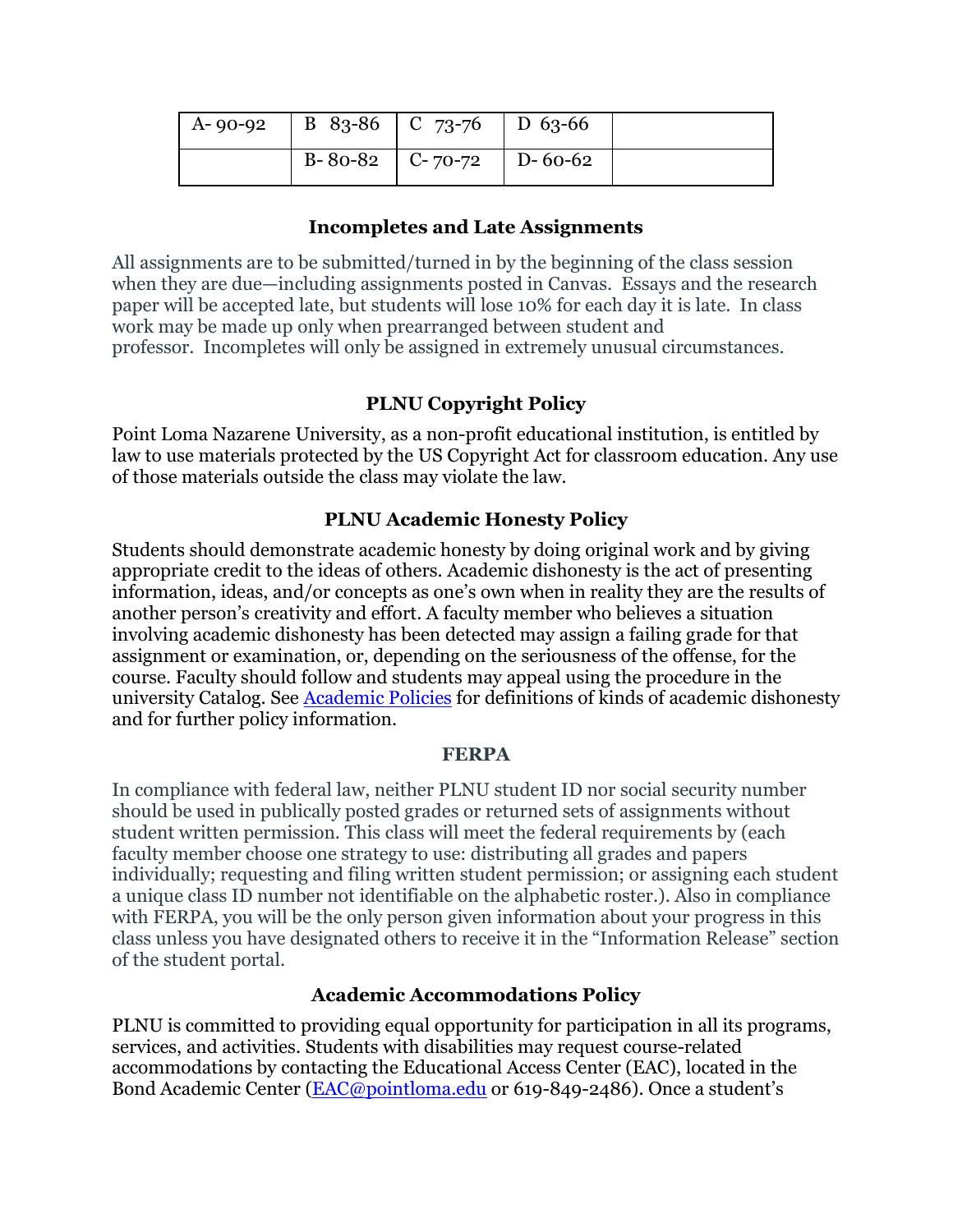eligibility for an accommodation has been determined, the EAC will issue an academic accommodation plan ("AP") to all faculty who teach courses in which the student is enrolled each semester.

PLNU highly recommends that students speak with their professors during the first two weeks of each semester/term about the implementation of their AP in that particular course and/or if they do not wish to utilize some or all of the elements of their AP in that course.

Students who need accommodations for a disability should contact the EAC as early as possible (i.e., ideally before the beginning of the semester) to assure appropriate accommodations can be provided. It is the student's responsibility to make the first contact with the EAC.

# **PLNU Attendance and Participation Policy**

Regular and punctual attendance at all class sessions is considered essential to optimum academic achievement. If the student is absent for more than 10 percent of class sessions, the faculty member will issue a written warning of de-enrollment. If the absences exceed 20 percent, the student may be de-enrolled without notice until the university drop date or, after that date, receive the appropriate grade for their work and participation.

Please note that Zoom will be offered only for students who must missed class due to University sanctioned quarantine. Otherwise students are expected to be physically present in the classroom. If the situation changes, students will be notified.

When in class, make sure your mask covers both your nose and mouth. This is university policy until further notice.

# **Spiritual Care**

Please be aware PLNU strives to be a place where you grow as whole persons. To this end, we provide resources for our students to encounter God and grow in their Christian faith. If students have questions, a desire to meet with the chaplain or have prayer requests you can contact the Office of Spiritual Development.

# **Use of Technology**

Problems with technology do not relieve you of the responsibility of participating, turning in your assignments, or completing your class work. Please make sure you are familiar with Canvas, check your university email regularly, and save your work often.

# **Inclusive Language**

Because the Literature, Journalism, Writing, and Language department recognizes the power of language, all public language used in this course, including written and spoken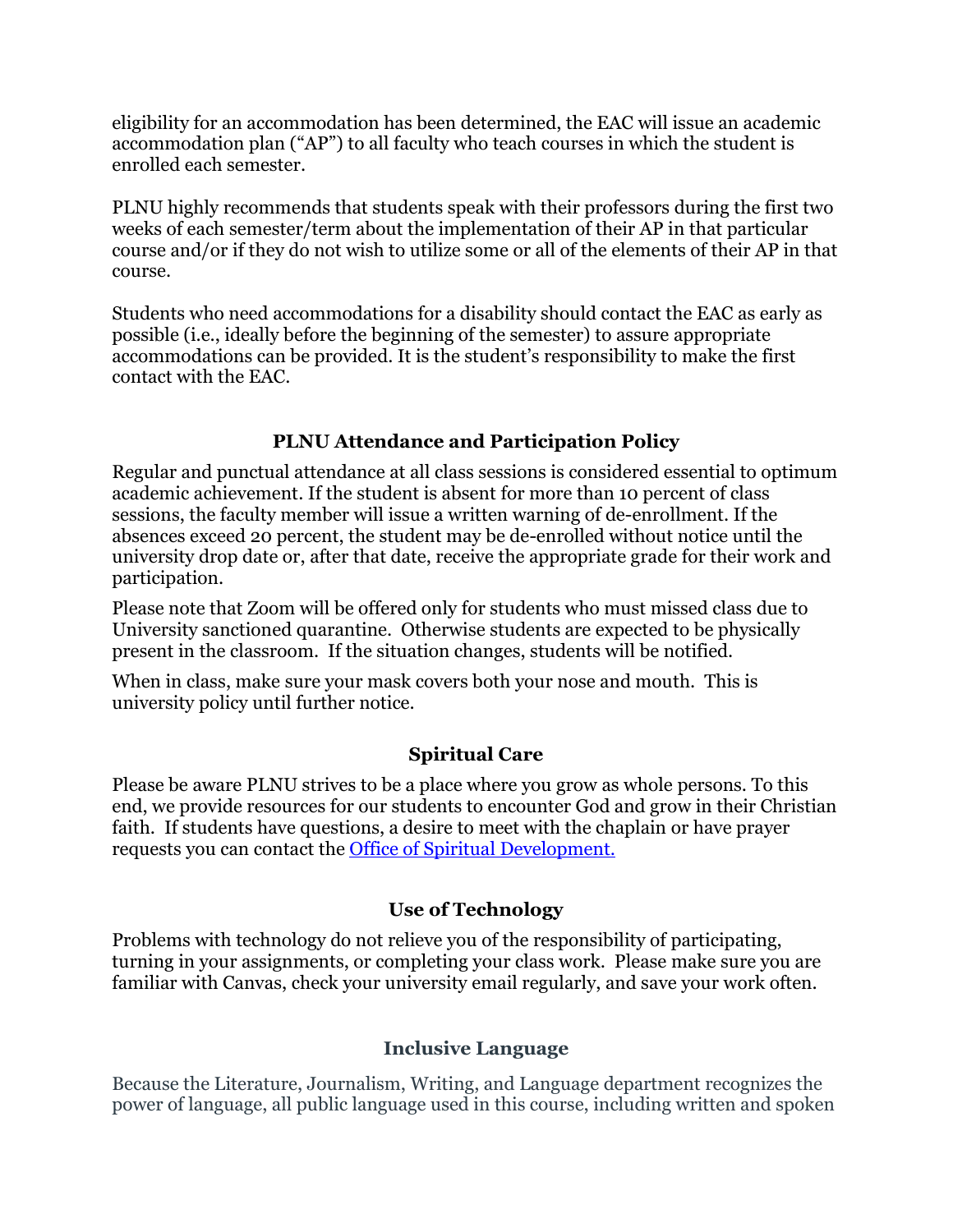discourse, should be inclusive. This standard is outlined by all major academic style guides, including MLA, APA, and Chicago, and is the norm in university-level work.

#### **Public Discourse**

Much of the work we will do in this class is cooperative, by nature of the class discussions and general feedback given to written work and projects; thus you should think of all your writing and speaking for and in class as public, not private, discourse. By continuing in this class, you acknowledge that your work will be viewed by others in the class.

# **Diversity Statement**

Point Loma Nazarene University is committed to diversity in the classroom, in its publications and in its various organizations and components. Faculty and staff recognize that the diverse backgrounds and perspectives of their colleagues and students are best served through respect toward gender, disability, age, socioeconomic status, ethnicity, race, culture and other personal characteristics. In addition, the department of Literature, Journalism, and Modern Languages is committed to taking a leadership position that calls for promoting a commitment to diversity in and out of the classroom and in the practices of writing, journalism and the study of literature.

# **Required Texts**

Lunsford, Andrea A. *The St. Martin's Handbook*. 9th ed. Bedford/St. Martin's, 2021.

Smith, Trixie G. and Allison D. Smith. *Building Bridges through Writing.* Fountain Head Press, 2014.

Other readings provided by the professor

# **Tentative Course Schedule**

*Professor reserves the right to make changes as needed.*

|                | $\alpha$ is not controver $\beta$ |
|----------------|-----------------------------------|
| <b>Tuesday</b> | Introductions; Syllabus           |
| Wednesday      | Lunsford 1-2; Smith and Smith 1   |
| Friday         | Lunsford 35-37; in class writing  |

#### Wook 1, August 20, September 3

#### Week 2, September 6-10

| Monday | No class: Labor Day                                |
|--------|----------------------------------------------------|
|        | Wednesday $\vert$ Smith and Smith 3; in class work |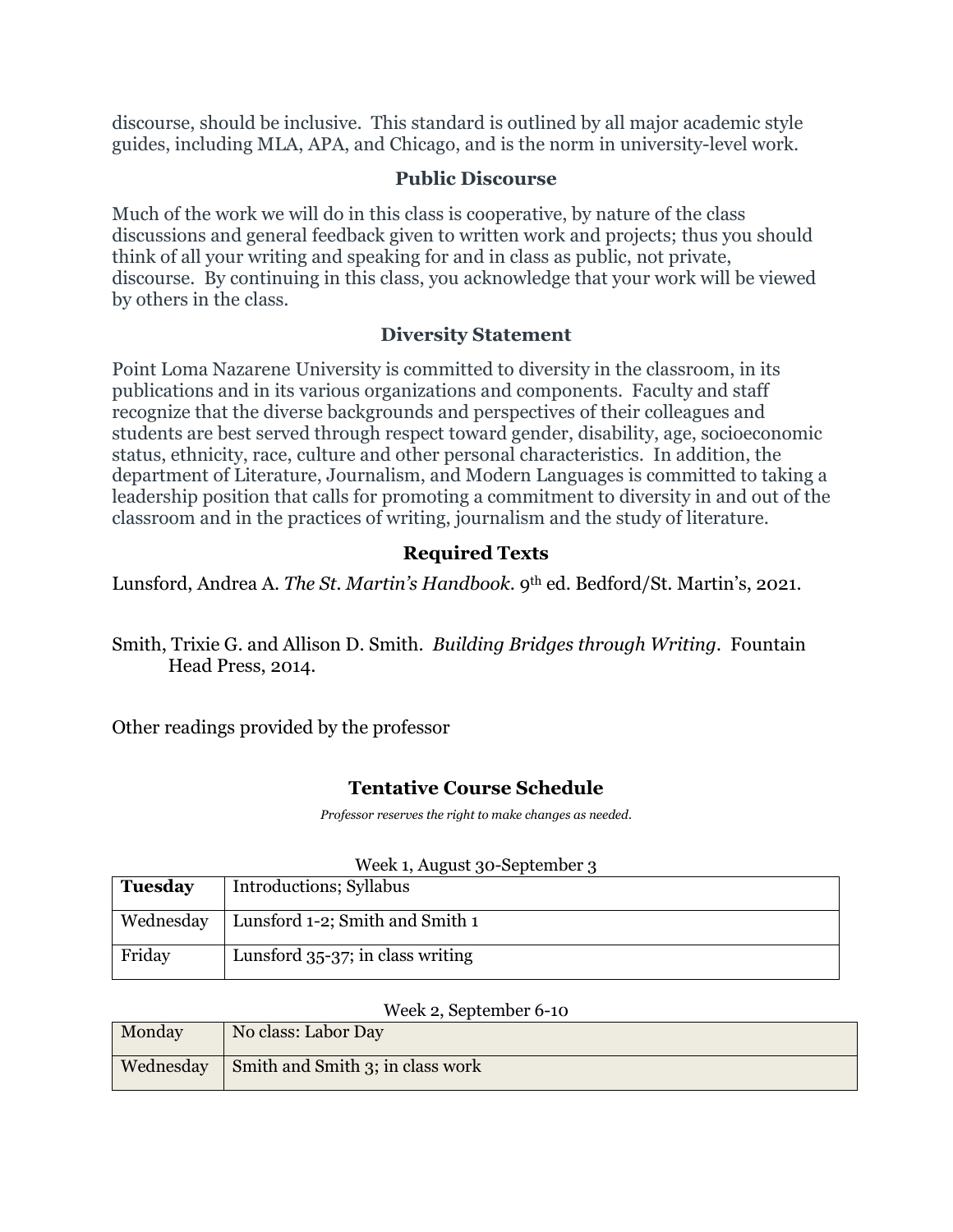| Friday | Amy Tan, "Mother Tongue"—available in Canvas; precis |
|--------|------------------------------------------------------|
|        |                                                      |

| Week $3$ , September $13-17$ |                                                                              |  |  |
|------------------------------|------------------------------------------------------------------------------|--|--|
| Monday                       | Smith and Smith 2; writing assignment given; McWhorter "Could Black English" |  |  |
|                              | Mean a Prison Sentence?"—available on Canvas;                                |  |  |
| Tuesday                      | California Special Election—vote in person or last day to send your ballot   |  |  |
| Wednesday                    | Video analysis                                                               |  |  |
| Friday                       | <b>Writing Day</b>                                                           |  |  |

# Week 4, September 20-24

| Monday    | Bring rough draft; Lunsford 48-49; introduce course project; Languages essay<br>due in Canvas by 11:59pm          |
|-----------|-------------------------------------------------------------------------------------------------------------------|
| Wednesday | Lunsford $5, 50-52$                                                                                               |
| Friday    | Current Events Assignment and Practice-bring laptop/tablet; Current Events<br>Response #1 due at the end of class |

#### Week 5, September 27-October 1

| Monday    | Smith and Smith 5; Lunsford 26; humanities writing assignment given |
|-----------|---------------------------------------------------------------------|
| Wednesday | Humanities Readings—tbd—in Canvas; reading assignment               |
| Friday    | <b>Writing Day</b>                                                  |

# Week 6, October 4-8

| Monday    | Humanities readings—tbd—in Canvas; reading assignment                              |
|-----------|------------------------------------------------------------------------------------|
| Wednesday | Bring draft—workshop day— <b>Humanities assignment due in Canvas by</b><br>11:59pm |
| Friday    | Lunsford $53-55$ ; Current Events #2 due by 11:59pm in Canvas                      |

#### Week 7, October 11-15

| Monday    | Smith and Smith 11; Lunsford 27; Social sciences assignment given |
|-----------|-------------------------------------------------------------------|
| Wednesday | Brooks, "People Like Us"—in Canvas; reading assignment            |
| Friday    | <b>Writing Day</b>                                                |

|           | $\ldots$ can be below to $\leq$                                            |
|-----------|----------------------------------------------------------------------------|
| Monday    | Silver, "The Diverse Cities"—in Canvas; reading assignment; midterm review |
| Wednesday | Midterm; Current events response #3                                        |

# Week 8, October 18-22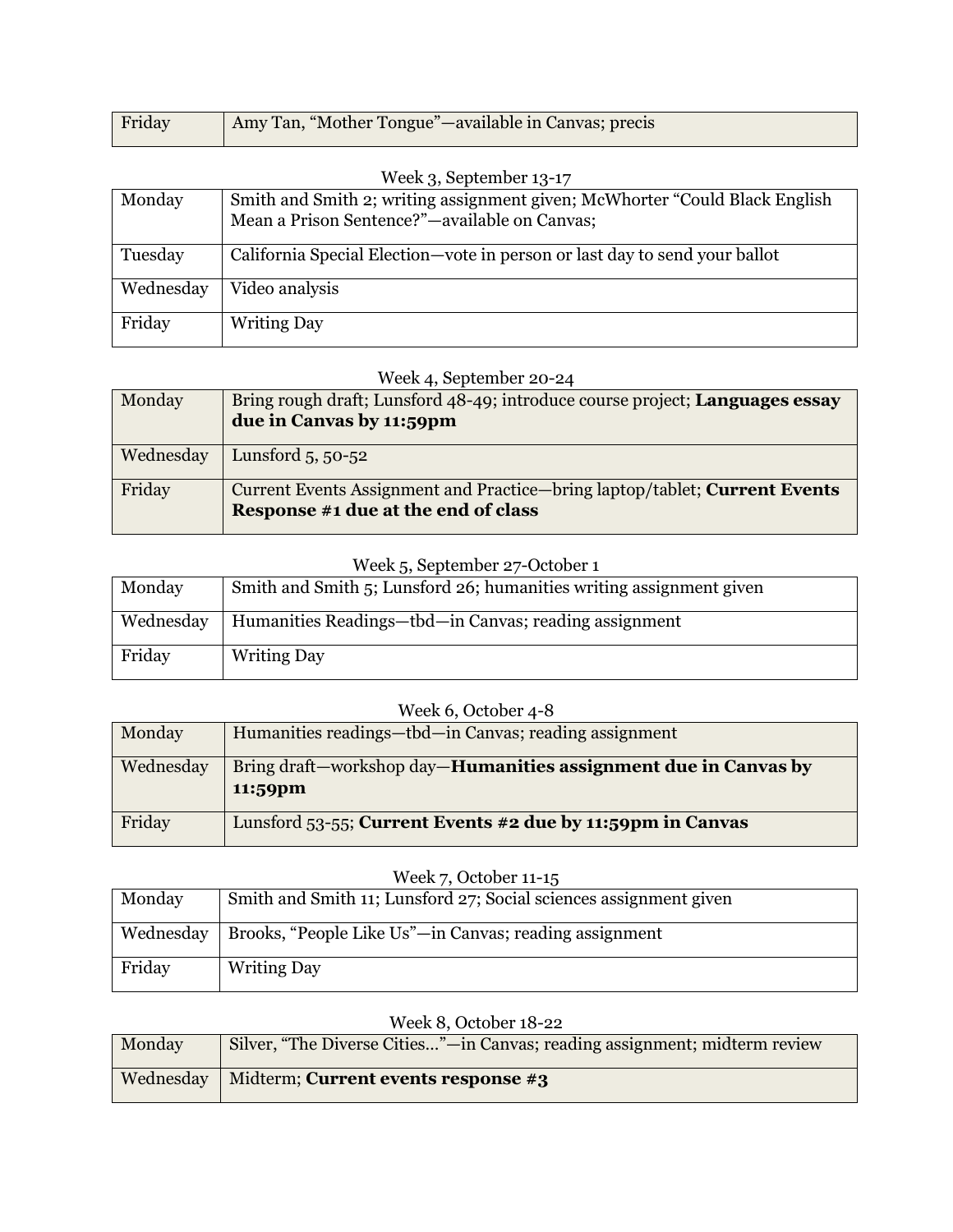| $\mathbf{r}$<br>ш<br>1110a | $\overline{\phantom{a}}$ $\overline{\phantom{a}}$ $\overline{\phantom{a}}$ $\overline{\phantom{a}}$ $\overline{\phantom{a}}$ $\overline{\phantom{a}}$ $\overline{\phantom{a}}$ $\overline{\phantom{a}}$ $\overline{\phantom{a}}$ $\overline{\phantom{a}}$ $\overline{\phantom{a}}$ $\overline{\phantom{a}}$ $\overline{\phantom{a}}$ $\overline{\phantom{a}}$ $\overline{\phantom{a}}$ $\overline{\phantom{a}}$ $\overline{\phantom{a}}$ $\overline{\phantom{a}}$ $\overline{\$<br>$\overline{\phantom{a}}$ |
|----------------------------|-------------------------------------------------------------------------------------------------------------------------------------------------------------------------------------------------------------------------------------------------------------------------------------------------------------------------------------------------------------------------------------------------------------------------------------------------------------------------------------------------------------|
|                            |                                                                                                                                                                                                                                                                                                                                                                                                                                                                                                             |

#### Week 9, October 25-29

| Monday    | Bring draft; workshop; <b>Social sciences writing assignment due in Canvas</b><br>by 11:59 $\mathbf{p}$ m |
|-----------|-----------------------------------------------------------------------------------------------------------|
| Wednesday | Lunsford $44-45$                                                                                          |
| Friday    | <b>Writing Day</b>                                                                                        |

#### Week 10, November 1-5

| Monday    | Smith and Smith 9-10; Lunsford 28; Sciences writing assignment given                        |
|-----------|---------------------------------------------------------------------------------------------|
| Wednesday | Reilly, "Depression on Campus"—in Canvas; reading assignment; Current<br>events response #4 |
| Friday    | Foley, "Can We Feed the World"—in Canvas, reading assignment                                |

#### Week 11, November 8-12

| Monday    | Lunsford 39                                                                     |
|-----------|---------------------------------------------------------------------------------|
| Wednesday | Bring rough draft; workshop; <b>Science writing assignment due in Canvas by</b> |
|           | 11:59pm                                                                         |
| Friday    | <b>Writing Day</b>                                                              |

# Week 12, November 15-19

| Monday    | Smith and Smith 6; business assignment given                                                       |
|-----------|----------------------------------------------------------------------------------------------------|
| Wednesday | D'Costa, "What are the Jobs"—in Canvas; reading assignment; <b>Current events</b><br>response $#5$ |
| Friday    | Roosevelt Institute, "Free College"—in Canvas; reading assignment                                  |

#### Week 13, November 22-26

| Monday    | Bring rough draft; workshop; <b>Business assignment due by 11:59pm in</b><br>Canvas |
|-----------|-------------------------------------------------------------------------------------|
| Wednesday | <b>Thanksgiving Break</b>                                                           |
| Friday    | <b>Thanksgiving Break</b>                                                           |

Week 14, November 29-December 3